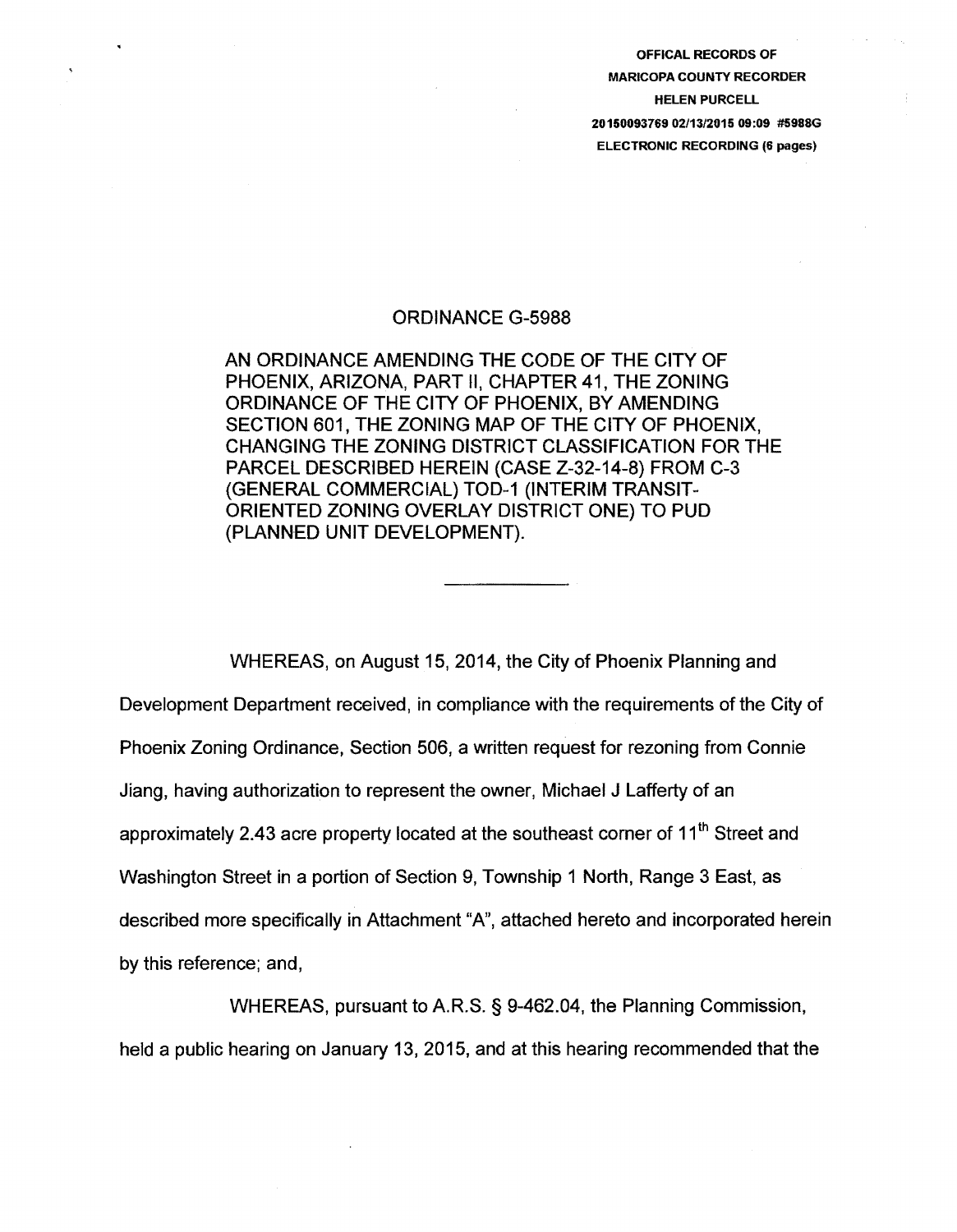City Council approve this rezoning request with the recommended staff conditions, as modified; and,

WHEREAS, the City Council, at their regularly scheduled meeting held on February 4, 2015, has determined that, in accordance with A.R.S. § 9-462.01.F, this rezoning request, with the appropriate site specific requirements provided in Section 2, is consistent with and conforms to the General Plan, will conserve and promote the public health, safety and general welfare, and should be approved, subject to the conditions herein.

NOW, THEREFORE, BE IT ORDAINED BY THE COUNCIL OF THE CITY OF PHOENIX, as follows:

SECTION 1: The zoning of an approximately 2.43 acre property located at the southeast corner of 11th Street and Washington Street in a portion of Section 9, Township 1 North, Range 3 East, as described more specifically in Attachment "A", is hereby changed from "C-3" (General Commercial) "TOD-1" (Interim Transit-Oriented Zoning Overlay District One) to "PUD" (Planned Unit Development) and that the Planning and Development Director is instructed to modify The Zoning Map of the City of Phoenix to reflect this use district classification change as shown in Attachment "B".

SECTION 2: The specific nature of the subject property and of the rezoning request is more particularly described in case file Z-32-14-8, on file with the Planning and Development Department. Due to the site's specific physical conditions and the use district applied for by the applicant, this rezoning is subject to compliance with the PUD narrative and the following stipulations, violation of which shall be treated in the same manner as a violation of the City of Phoenix Zoning Ordinance: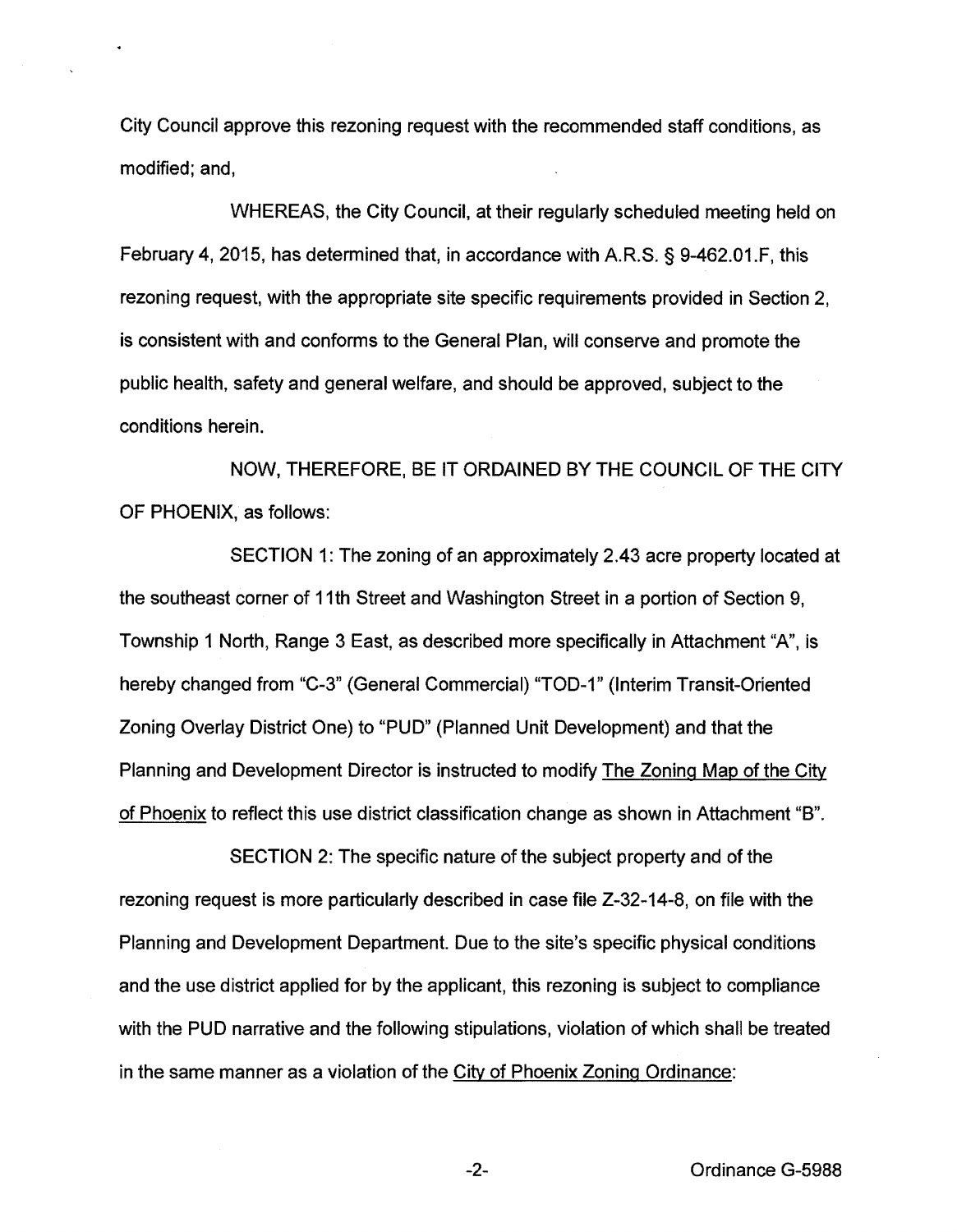1. An updated Development Narrative for The Presidential PUD reflecting the changes approved through this request shall be submitted to the Planning and Development Department within 30 days of City Council approval of this request. The updated Development Narrative shall be consistent with Development Narrative date stamped December 1, 2014, as modified by the following stipulations:

 $\bullet$ 

The Development Narrative shall be amended to reflect these changes:

- a. The below language shall be added as a preamble statement on a blank page prior to the Table of Contents within the Development Narrative. This additional language and any modifications to the narrative made through the public hearing process shall be completed and a final written PUD Development Narrative and electronic PUD Development Narrative shall be submitted within 30 days of final City Council approval.
	- i). A Planned Unit Development (PUD) is intended to be a stand-alone document of zoning regulations for a particular project. Provisions not specifically regulated by the PUD are governed by the zoning ordinance. A PUD may include substantial background information to help illustrate the intent of the development. The purpose and intent statements are not requirements that will be enforced by the City. The PUD only modifies zoning ordinance regulations and does not modify other City Codes or requirements. Additional public hearings may be necessary such as but not limited to right-of-way abandonments.
- b. The language below shall be added to Section G. Development Standards Table under the Building and Shade section, 2.c.:
	- i). A double row of trees (a minimum of 50 percent 2-inch caliper and 50 percent 3-inch caliper) spaced 20 feet on center shall be provided. The trees shall be of a single trunk variety. The rows shall be placed parallel on either side of the sidewalk, and staggered to provide maximum shading.
- 2. The developer shall construct all streets adjacent to the development with paving, curb, gutter, sidewalk, curb ramps, streetlights, landscaping and other incidentals as per plans approved by the Planning and Development Department. All improvements shall comply with all ADA accessibility standards.
- 3. The property owner shall record a Notice to Prospective Purchasers of Proximity to Airport in order to disclose the existence, and operational characteristics of Phoenix Sky Harbor International Airport to future owners or tenants of the property.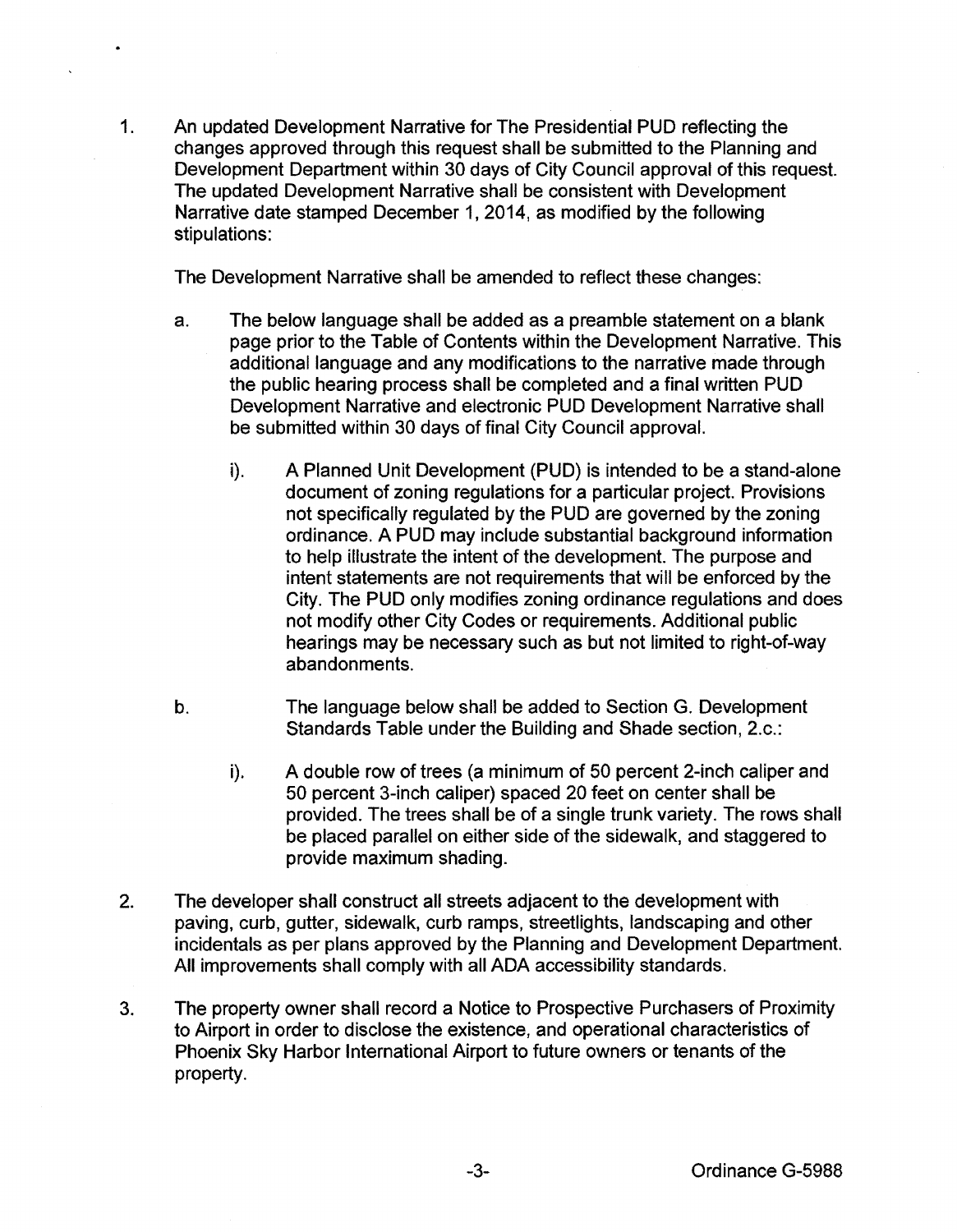SECTION 3: If any section, subsection, sentence, clause, phrase or portion of this ordinance is for any reason held to be invalid or unconstitutional by the decision of any court of competent jurisdiction, such decision shall not affect the validity of the remaining portions hereof.

PASSED by the Council of the City of Phoenix this 4th day of February,

2015.

**JAYOR** 

ATTEST:

C Muyer City Clerk

APPROVED AS TO FORM:

\_Acting City Attorney  $\mathfrak{g}\mathfrak{m}\backslash$ 

REVIEWED BY: City Manager

PL:tml:1165205v1: (CM#24) (Item #15) - 1165263v1

Attachments: A- Legal Description (1 Page) B- Ordinance Location Map (1 Page)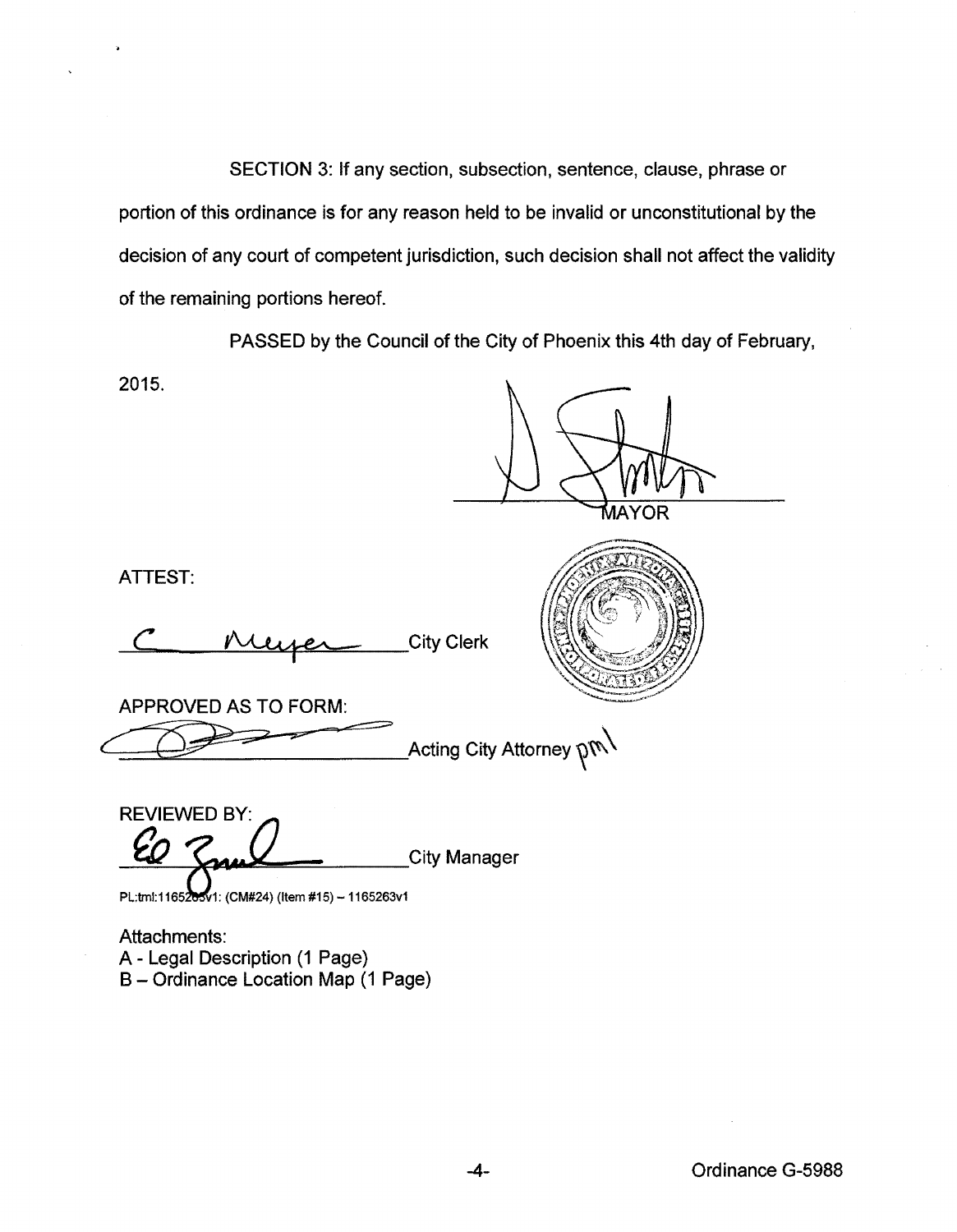## ATTACHMENT A

## LEGAL DESCRIPTION FOR Z-32-14-8

LOTS 1, 2, 3, 4, 5, 25, 26, 27, AND 28, BLOCK 3, PORTER AND BAXTER'S SUBDIVISION OF TRACT B, MURPHY'S ADDITION, ACCORDING TO BOOK 1 OF MAPS, PAGE 28, RECORDS OF MARICOPA COUNTY, ARIZONA.

TOGETHER WITH THAT PORTION OF THE ABANDONED ALLEY AS SET FORTH IN RESOLUTION NO 16066, AND RECORDED IN DOCUMENT NO 83-055801

EXCEPTING THE PROPERTY WHICH WAS DEEDED TO THE CITY OF PHOENIX FOR LIGHT RAIL CONSTRUCTION MORE PARTICULARLY DESCRIBED AS FOLLOWS:

A PART OF LOTS 1, 2, 3, 4 AND 5, BLOCK 3 OF PORTER AND BAXTERS SUBDIVISION OF TRACT "B" IN MURPHY'S ADDITION, AS RECORDED IN BOOK 1 MAPS, PAGE 28 AND IS LOCATED IN THE NORTHWEST QUARTER OF SECTION 9, TOWNSHIP 1 NORTH, RANGE 3 EAST OF THE GILA AND SALT RIVER BASE MERIDIAN, MARICOPA COUNTY, ARIZONA. MORE PARTICULARLY DESCRIBED AS FOLLOWS:

COMMENCING AT THE INTERSECTION OF 12TH STREET AND WASHINGTON STREET; THENCE, NORTH 89°53'30" WEST, ALONG THE CENTERLINE OF WASHINGTON STREET, A DISTANCE OF 489.69 FEET; THENCE SOUTH 00°10'10" WEST, A DISTANCE OF 50.00 FEET TO THE POINT OF BEGINNING; THENCE CONTINUING SOUTH 00°10'10" WEST, A DISTANCE OF 9.20 FEET; THENCE NORTH 89°53'30" WEST, A DISTANCE OF 12.54 FEET; THENCE SOUTH 01°38'33" WEST, A DISTANCE OF 4.22 FEET; THENCE NORTH 88°21'27" WEST, A DISTANCE OF 8.50 FEET; THENCE NORTH 01°38'33" EAST, A DISTANCE OF 4.50 FEET; THENCE NORTH 88°21'27" WEST, A DISTANCE OF 74.02 FEET; THENCE SOUTH 02°15'00" WEST, A DISTANCE OF 4.40 FEET; THENCE NORTH 87°45'00" WEST, A DISTANCE OF 12.76 FEET; THENCE NORTH 02°15'00" EAST, A DISTANCE OF 4.50 FEET; THENCE NORTH 87°45'00" WEST, A DISTANCE OF 72.08 FEET; THENCE SOUTH 02°15'00" WEST, A DISTANCE OF 4.50 FEET; THENCE NORTH 87°45'00" WEST, A DISTANCE OF 3.50 FEET; THENCE NORTH 02°15'00" EAST, A DISTANCE OF 6.50 FEET; THENCE NORTH 87°45'00" WEST, A DISTANCE OF 35.00 FEET; THENCE SOUTH 89°53'30" EAST, A DISTANCE OF 218.21 FEET TO THE POINT OF BEGINNING.